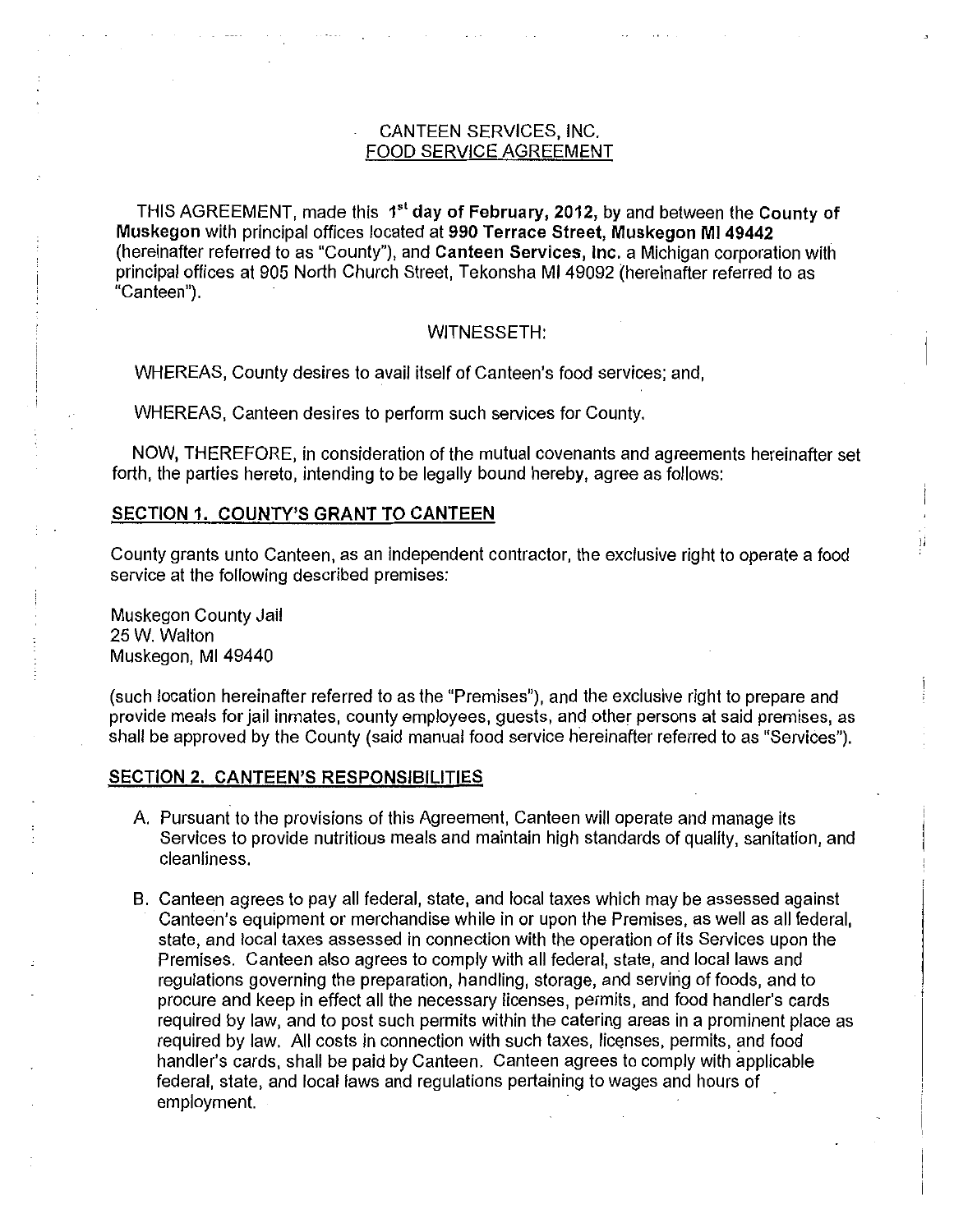- C. Canteen shall hire all employees necessary for the performance of this Agreement. If possible, employees will be hired from the Muskegon County area. Upon being hired, such employees shall be subject to such health examination as proper city, state, or federal authorities may require in connection with their employment. All persons employed by Canteen will be the employees of Canteen, and not of the County, and will be covered by a fidelity bond. Canteen, in performing work required by this Agreement, shall not discriminate against any employee or applicant for employment because of race, religion, sex, color, national origin, age, height, weight, handicap, or marital status In violation of federal, state, or local law, unless such requirement is necessary for security reasons.
- D. The County reserves the right to reject employees placed on the premises by Canteen and the County may, through the Department Head, perform security checks on any employees designated by Canteen to service County at said facilities.
- E. Canteen shall perform all necessary spot mopping of the floors in the storage and food service preparation areas. Canteen's facilities and services, as well as the food prepared by Canteen, shall at all times be subject to inspection by an authorized, capable person or persons designated by the County. See attached Exhibit B for detailed cleaning responsibilities. For the Muskegon County Jail facility only, the Sheriff shall furnish adequate inmate workers to cook food and do necessary clean-up of the jail facility.
- F. All records shall be kept on file by Canteen for a period of three (3) years from the date the record is made, and Canteen shall, upon reasonable notice, give the County or his authorized representative the privilege at a reasonable time of inspecting, examining, and auditing, during normal business hours, such of Canteen's business records which are directly relevant to the financial arrangements set forth in Exhibit A. The cost of such inspection, examination, and audit will be at the sole expense of the County, and such inspection, examination, and audit shall be conducted at the Canteen location where said records are normally maintained. The obligations created by this section shall survive this agreement.
- G. Canteen agrees that Canteen's employees and agents shall comply with and observe all applicable rules and regulations concerning conduct on the Premises which County imposes upon County's employees and agents.

#### **SECTION 3. COUNTY'S RESPONSIBILITIES**

A. County shall, at its own cost and expense, provide all food equipment, facilities, and floor space, as mutually agreed between County and Canteen, necessary to the efficient operation, transporting, and control of Canteen's Services. The County will maintain, repair, and replace said equipment and facilities at its own expense, and the County shall keep such equipment and facilities maintained in a safe operating condition such that no Canteen employee is exposed to or subjected to any unsafe situation which would violate the Occupational Safety and Health Act, including but not limited to the general duty and the specific duty clauses thereof, or any other similar federal, state, or local law or regulation; provided, however, if equipment provided by County becomes inoperative, hazardous, or inefficient to operate, Canteen shall have the right to effect repairs or replacements at the expense of the County, if the County fails to do so within a reasonable time after written notice of said equipment deficiency. County shall permit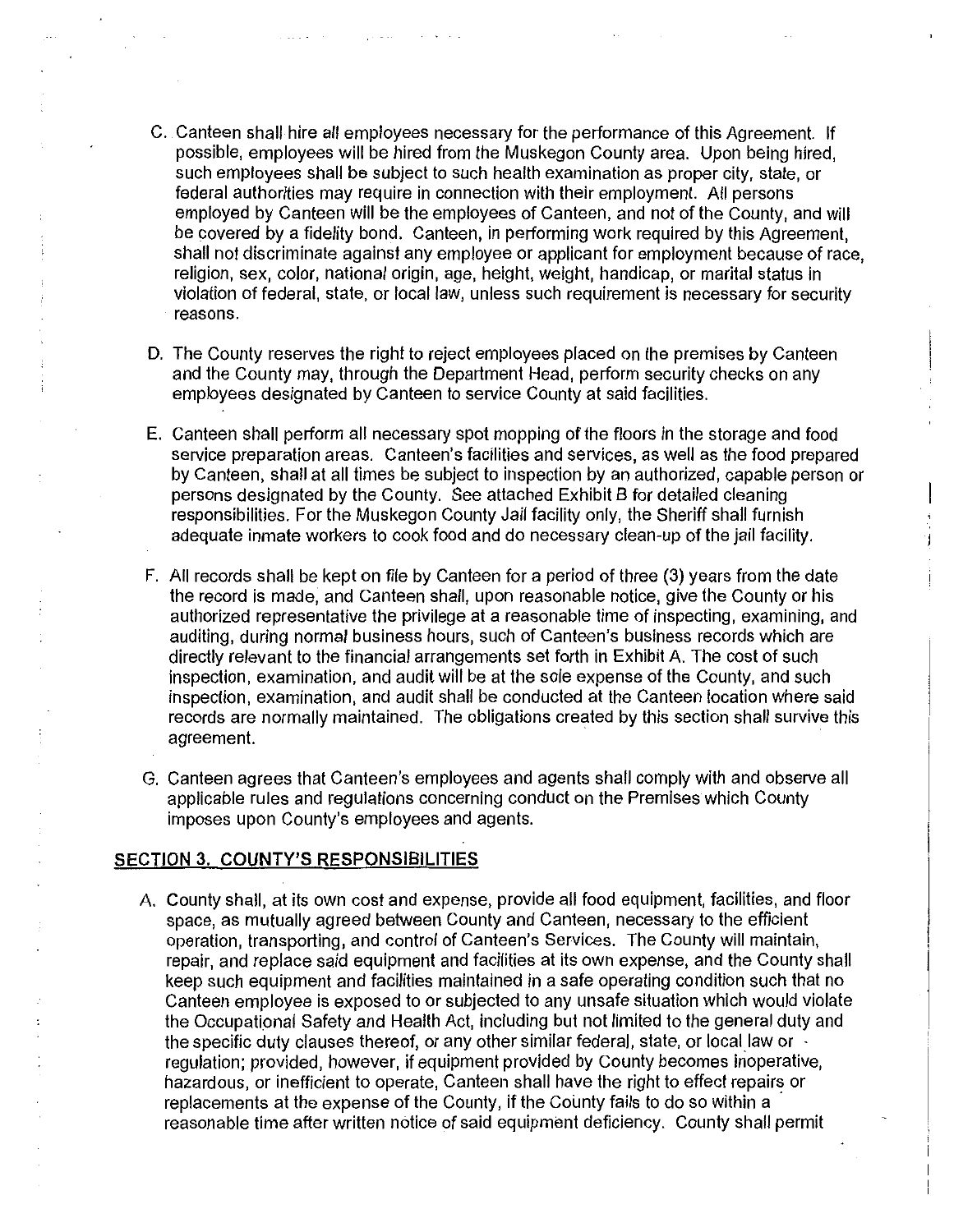Canteen to have the use of all such equipment and facilities in the performance of its obligations hereunder, subject to the duty to exercise reasonable care in the use thereof. Canteen agrees that all equipment and items of equipment now or hereafter furnished by the County to Canteen are the sole property of the County, and Canteen agrees not to change, deface, or remove any symbol or mark of identity upon said equipment or items of equipment furnished by the County.

- B. The County will be responsible for all daily spot mopping of the floors in the dining area, all necessary cleaning of walls, windows, and electric light fixtures, and all necessary scrubbing, stripping, and polishing of floors in the storage, food service preparation area, and the dining room areas, as well as any areas adjacent to stands or carts used for Canteen's Services, at no cost to Canteen. See attached Exhibit B for detailed cleaning responsibilities.
- C. County agrees that no employees of Canteen will be hired by County without permission of Canteen for a period of six (6) months after the termination of their employment with Canteen. County shall not impose any regulation on Canteen's employees not imposed on County's employees.
- D. County also agrees to provide all cleaning supplies, expendable replacements of all supplies, telephone and office equipment and service to Canteen.

#### **SECTION 4. FINANCIAL ARRANGEMENTS**

The financial arrangements of this Agreement are set forth in Exhibit A which is attached hereto, incorporated herein, and made a part hereof as if fully set forth in the Agreement.

#### **SECTION 5. INSURANCE AND INDEMNIFICATION**

- A. Canteen shall indemnify County and the Sheriff of Muskegon County, their employees, agents, elected officials, appointed officials, and county commissioners, against any and all claims, suits, losses, expenses, costs, damages, including actual attorney's fees incurred by County and/or Sheriff caused, in whole or in part, by Canteen's actions or failure to act, or caused by the negligent acts or omissions of Canteen's agents or employees and/or caused by or arising out of the presence of Canteen's employees or agents on the Premises of the Muskegon County facilities and/or arising out of the consumption or use of the products and food products sold by Canteen; provided however, nothing contained herein shall require Canteen to defend or indemnify the County, Sheriff, or the Muskegon County facilities named in this contract for losses, damages, injuries, or death arising out of the sole combined negligence of the County of Muskegon, their agents or employees, and Canteen will not be required to indemnify or defend claims where the injuries and/or damages result from allergic reactions to food in cases where such allergies were not properly communicated to Canteen, it's agents or employees.
- B. County shall promptly notify Canteen in writing of any claims or lawsuits against Client within ten (10) days after the day County first receives actual notice of such claim or lawsuit relating to food service contracts. County will provide Canteen with a copy of a summons and complaint in the event a lawsuit is filed.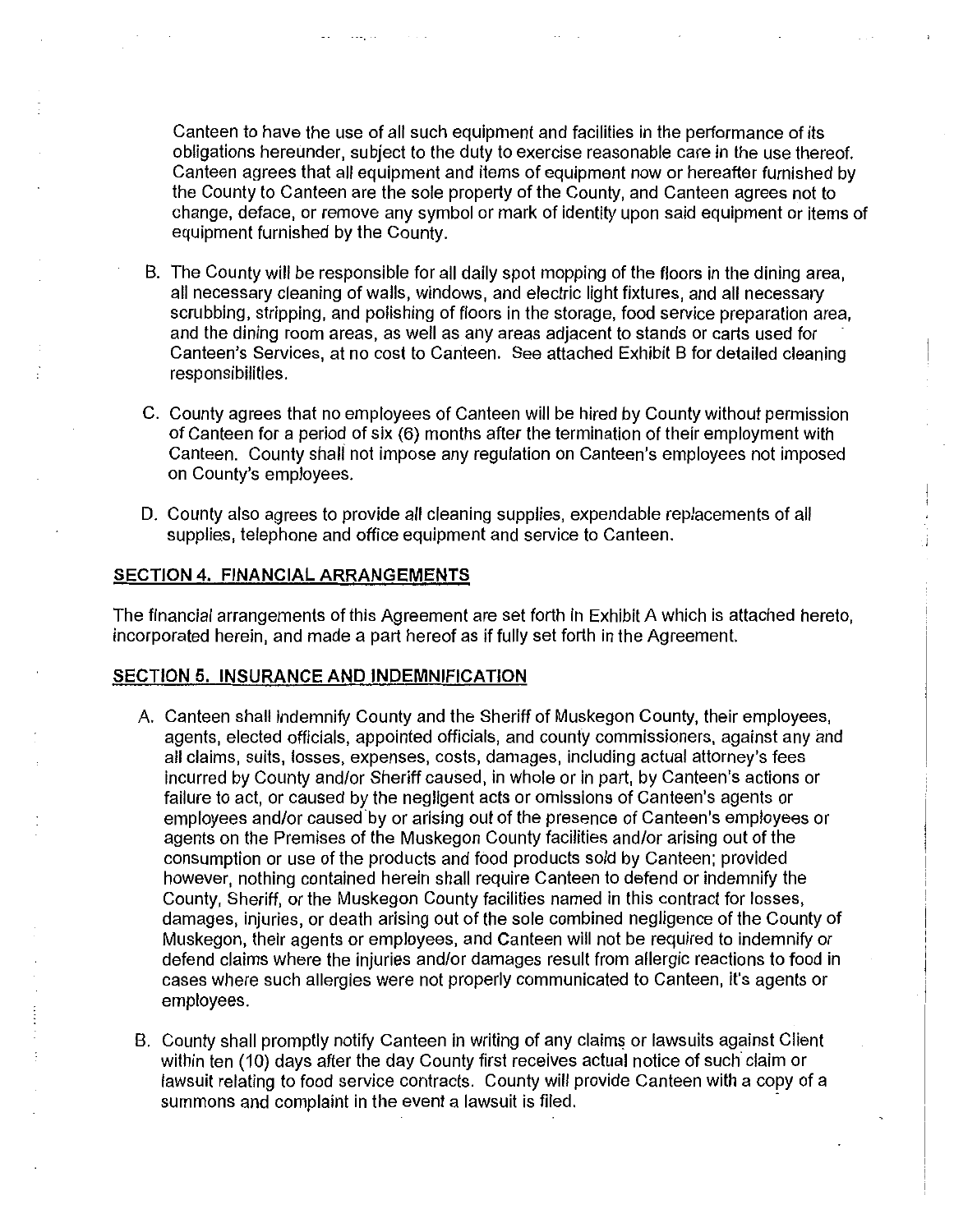- C. In order to secure Canteen's obligation to hold harmless and indemnify the County, Canteen shall procure and maintain the following insurance:
	- 1. All insurance coverage of any kind required by state or federal law.
	- 2. Comprehensive General and Automobile Liability Insurance, with combined single limits of \$1,000,000 for any one occurrence in which bodily injury or property damage is alleged. Also, excess liability umbrella form in the amount \$10,000,000.

Canteen shall furnish County with a Certificate of Insurance evidencing such coverage naming County as additional insured. The cost of the above insurance will be paid by Canteen.

#### **SECTION 6. COMMENCEMENT AND TERMINATION**

This Agreement shall become effective as of the 1<sup>st</sup> day of February, 2012, and shall remain in force for three (3) years, subject to two (2) automatic renewal for additional periods of one (1) year; however, parties have a right to terminate the agreement as provided below.

Either party may terminate this Agreement by giving sixty (60) days written notice to the other party, provided, however, the parties agree that this agreement will not be cancelled until sixty (60) days after service has commenced. This sixty (60) day period shall commence on the date that the notice is mailed. The County may terminate this agreement for non-performance by Canteen immediately without sixty (60) days notice.

Ä

Upon the termination or expiration of this Agreement, Canteen shall, as soon thereafter as is feasible, vacate all parts of the Premises occupied by Canteen, where applicable, and return the Premises to County, together with all the equipment furnished by the County pursuant to this Agreement, in the same condition as when originally made available to Canteen, excepting ordinary wear and tear and other casualty loss.

The termination of this Agreement shall not affect the rights, privileges, liabilities, and/or responsibilities of the parties as they exist as of the effective date of termination and the parties shall cooperate fully with each other during the term of the Agreement and subsequent to the termination in order to ascertain and satisfy the liabilities of either party to the other. The indemnities in this Agreement shall survive the termination.

# **SECTION 7. INDEPENDENT CONTRACTOR RELATIONSHIP**

It is mutually understood and agreed, and it is the intent of the parties that an independent contractor relationship be established under the terms and conditions of this Agreement; that employees of Canteen are not nor shall they be deemed to be employees of County; and, that employees of County are not nor shall they be deemed to be employees of Canteen.

# **SECTION 8. LOCKDOWN AND INSPECTION**

A. In the case of lockdown or other related acts, Canteen shall serve the jail a special menu that would be kept on site for this type of emergency. If lockdown or emergency lasts more than three (3) days the County and Canteen will determine what course of action needs to be taken.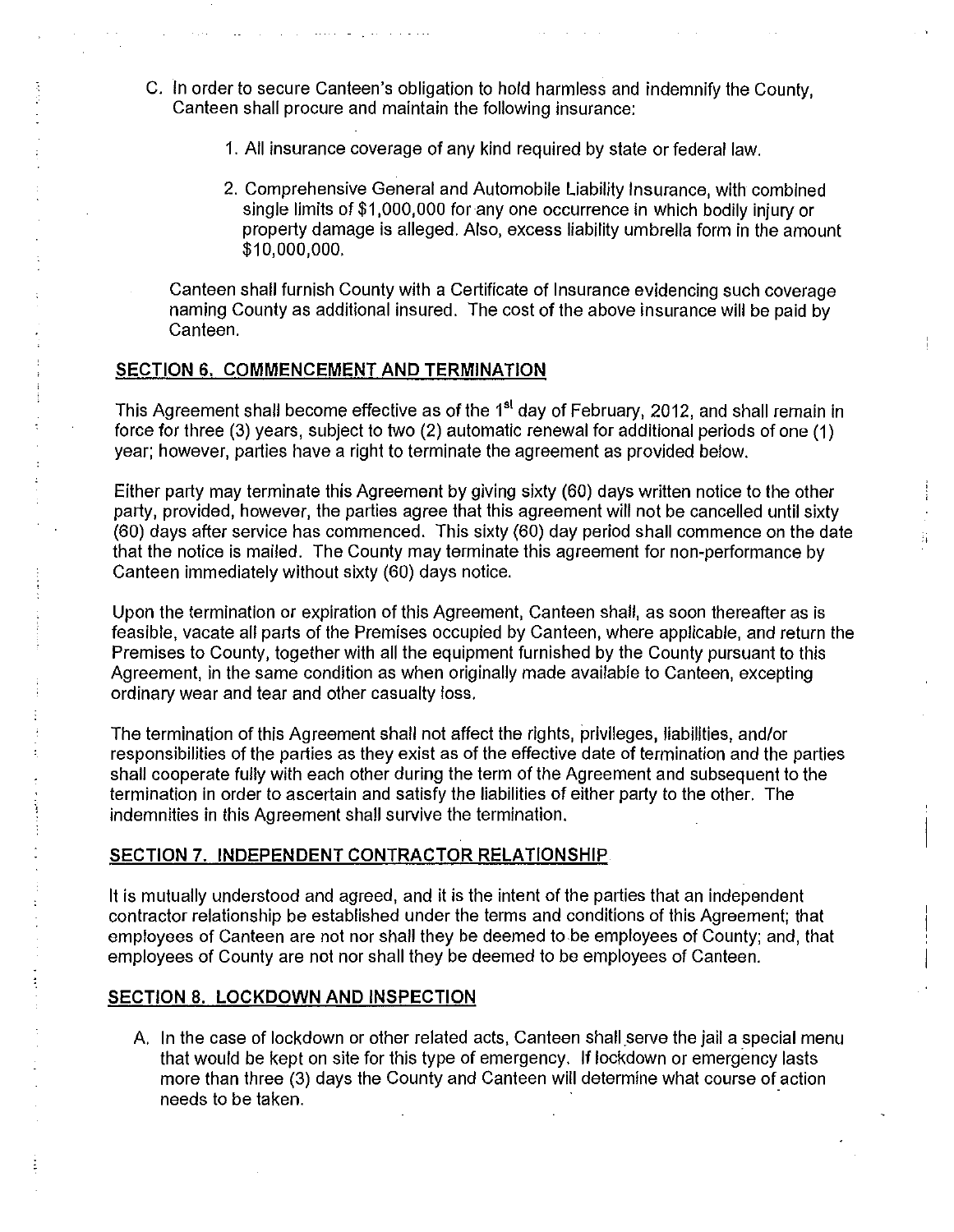B. The Sheriff shall have the right to inspect or search all employees and agents of Canteen, their property and belongings while upon the Premises, without prior warning at any time. The Sheriff shall have the right to refuse access of any person to the secured areas of the jail.

#### **SECTION 9. ASSIGNMENT**

Neither Canteen nor County may assign or transfer this Agreement, or any part thereof, without the prior written consent of the other party.

#### **SECTION** 10. **SEVERABILITY**

If any one or more of the provisions contained herein shall for any reason be held to be invalid, illegal or unenforceable in any respect, then such provision or provisions shall be deemed severable from the remaining provisions hereof, and such invalidity, be construed as if such invalid, illegal or unenforceable provision had never been contained herein.

#### **SECTION 11. REMEDIES NOT EXCLUSIVE**

No remedy herein conferred upon or reserved to County is intended to be exclusive of any other remedy or remedies, and each and every such remedy, to the extent permitted by law, shall be cumulative and in addition to any other remedy given hereunder or now or hereafter existing at law or in equity or otherwise.

ri

#### **SECTION 12. NO WAIVER OF DEFAULT**

No delay or omission of County to exercise any right or power arising upon the occurrence of any event of default shall impair any such right or power or shall be construed to be a waiver of any such default or an acquiescence therein; and every power and remedy given by this Agreement to County shall be exercised from time-to-time and as often as may be deemed expedient in the sole discretion of County.

#### **SECTION 13. SUCCESSORS AND ASSIGNS**

All representations, covenants and warranties set forth in the Agreement by or on behalf of, or for the benefit of any or all of the parties hereto, shall be binding upon and inure to the benefit of such party, its successors and assigns.

# **SECTION 14. NO THIRD-PARTY BENEFICIARY**

No person dealing with the County or Canteen shall be, nor shall any of them be deemed to be, third-party beneficiaries of this Agreement. This Agreement is not intended to, nor shall it be interpreted to create a special relationship between the County or Canteen and any staff, visitors, residents, or other individuals who may have business through the County.

# **SECTION 15. TERMS AND CONDITIONS**

The terms and conditions used in this Agreement shall be given their common and ordinary definition and will not be construed against either party.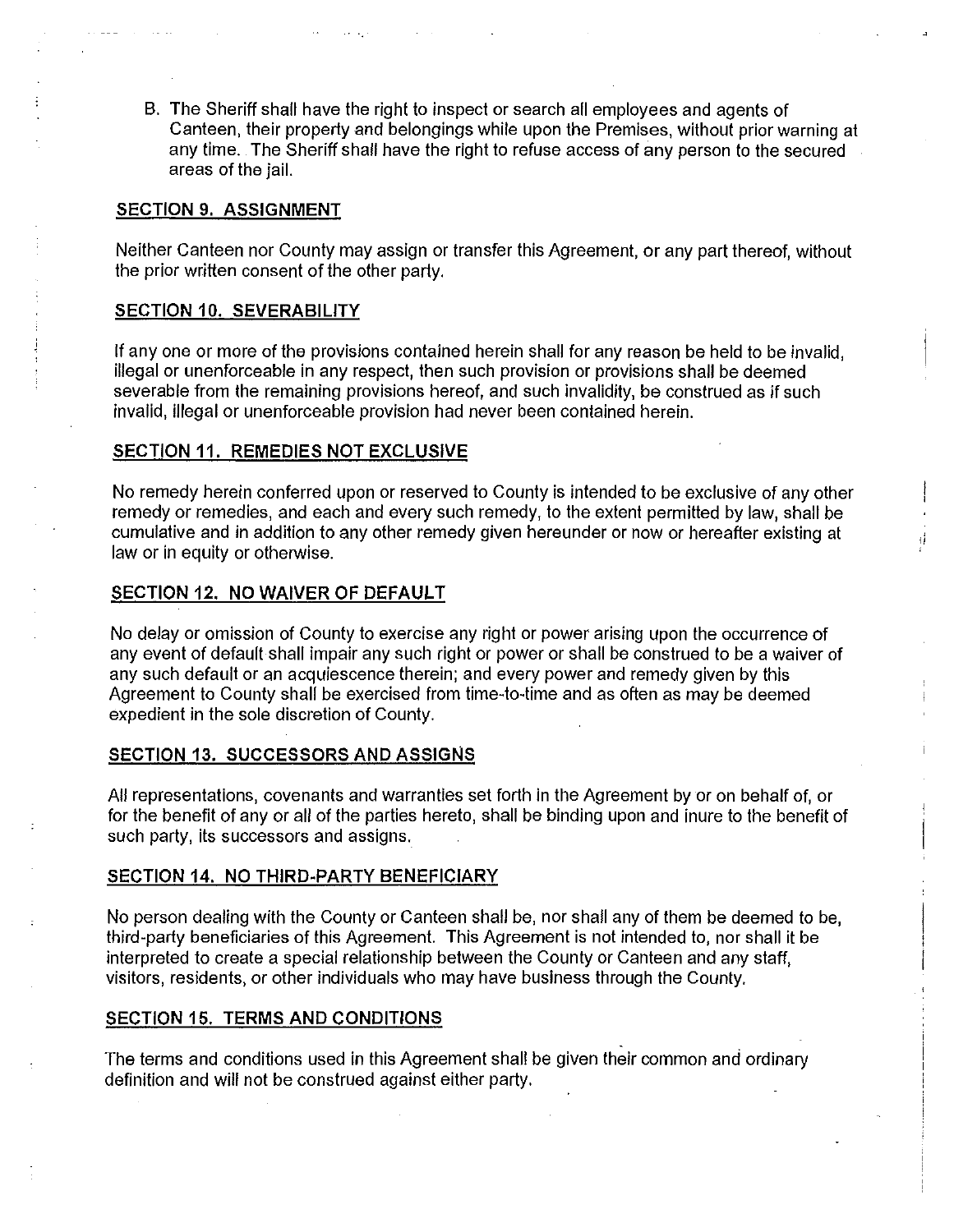# **SECTION** 16. **EXECUTION OF COUNTERPARTS**

This Agreement may be execuled in any number of counterparts and each such counterparts shall for all purposes be deemed to be an original; and all such counterparts, or as many of them as the parties shall preserve undestroyed, shall together constitute one and the same instrument.

#### **SECTION 17. ENTIRE AGREEMENT: WAIVER**

This Agreement constitutes the entire Agreement between the parties with respect to the provision of Canteen's Services, and the terms and conditions of the food management service proposal (RFP #08-1600) from Muskegon County. No variation or modification of this Agreement and no waiver of its provisions shall be valid unless in writing and signed by the duly authorized officers of Canteen and County. This Agreement supersedes all other agreements between the parties for the provision of Canteen's Services on the Premises.

#### **SECTION** 18. **NOTICES**

All notices to County shall be addressed to it at:

Muskegon County Jail 25 W. Walton Muskegon, Ml 49440

All notices to Canteen shall be addressed to it at:

Canteen Services, Inc. 905 N. Church St. P. 0. Box 305 Tekonsha, Ml 49092

#### **SECTION 19. GOVERNING LAW**

This Agreement shall be governed by the laws of the State of Michigan.

IN WITNESS WHEREOF, the parties hereto have hereunto set their hands and seals as of the day and year first above written.

CANTEEN SERVICES, INC.

By: Jéft/Tiggléman

 $= 2\sigma$  (2)

MUSKEGUN COUNTY<br>By: Kenneth Mahoney

Title: President Title: Board of Commissioners, Chair

'J)?;/Jot~ Date */* 

Date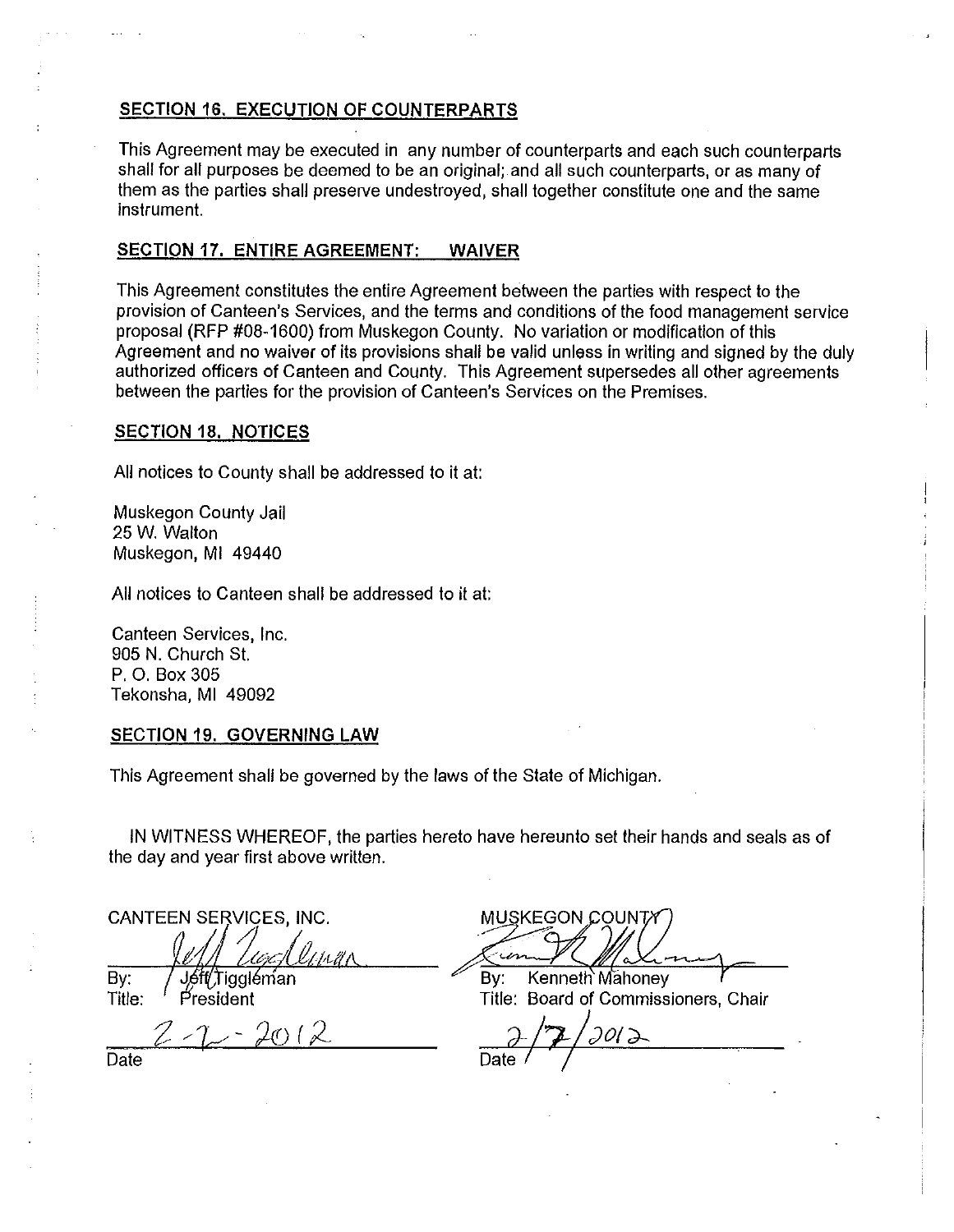#### **EXHIBIT A**

Canteen agrees to operate its food service for Muskegon County under the following terms:

Continuation of all partnership services including purchase of inmate worker uniforms, coffee, and small wares.

The jail will provide Canteen with sufficient inmate workers to operate the food service facility.

Canteen will provide the facility with food service at a set price per meal as outlined below:

| Effective 2/01/2012 | \$.92/meal  |
|---------------------|-------------|
| Effective 2/01/2013 | \$.96/meal  |
| Effective 2/01/2014 | \$1.00/meal |

At each anniversary date, prices will be increased or decreased. Price increase or decrease will be based on the Food Away from Home Index All Cities provided by the Department of Agriculture. Price will be based on the CPI with a maximum increase of six percent (6%) yearly.

See attachment for detailed account commitments per agreement.

#### **I. Sales Tax**

In the event a determination is made during the term of this Agreement or after the term of this Agreement by the appropriate govemmental authority that the payment either in part or in full, paid by the County pursuant to this Agreement, is subject to any sales tax, this tax, together with any interest and/or penalties with respect thereto concerning such payments, shall immediately be reimbursed by County to Canteen, notwithstanding the year in which such determination is made or the fact that this Agreement may have expired or been terminated for any reason by either party hereto prior to the date of such determination is made during the term of this Agreement, the County shall, in addition, from the time of such determination forward, pay such tax to Canteen in the same manner.

#### **II. Credit Terms**

Invoices for all meals will be processed weekly. All past-due amounts, over 45 days past billed, due to Canteen wilJ be subject, at the option of Canteen, to a service charge of up to one percent (I%) per month of the unpaid balance.

#### **III. Basis of Financial Terms**

The financial terms of this Agreement have been negotiated between the pmiies upon the conditions that Canteen will operate its Services at the same points of service and remain in operation only the hours agreed to when Canteen begins operations hereunder. If County desires Canteen to operate its Services for additional points of service and/or for additional hours, County and Canteen shall mutually agree on the appropriate financial arrangements for the additional points of service and/or additional hours.